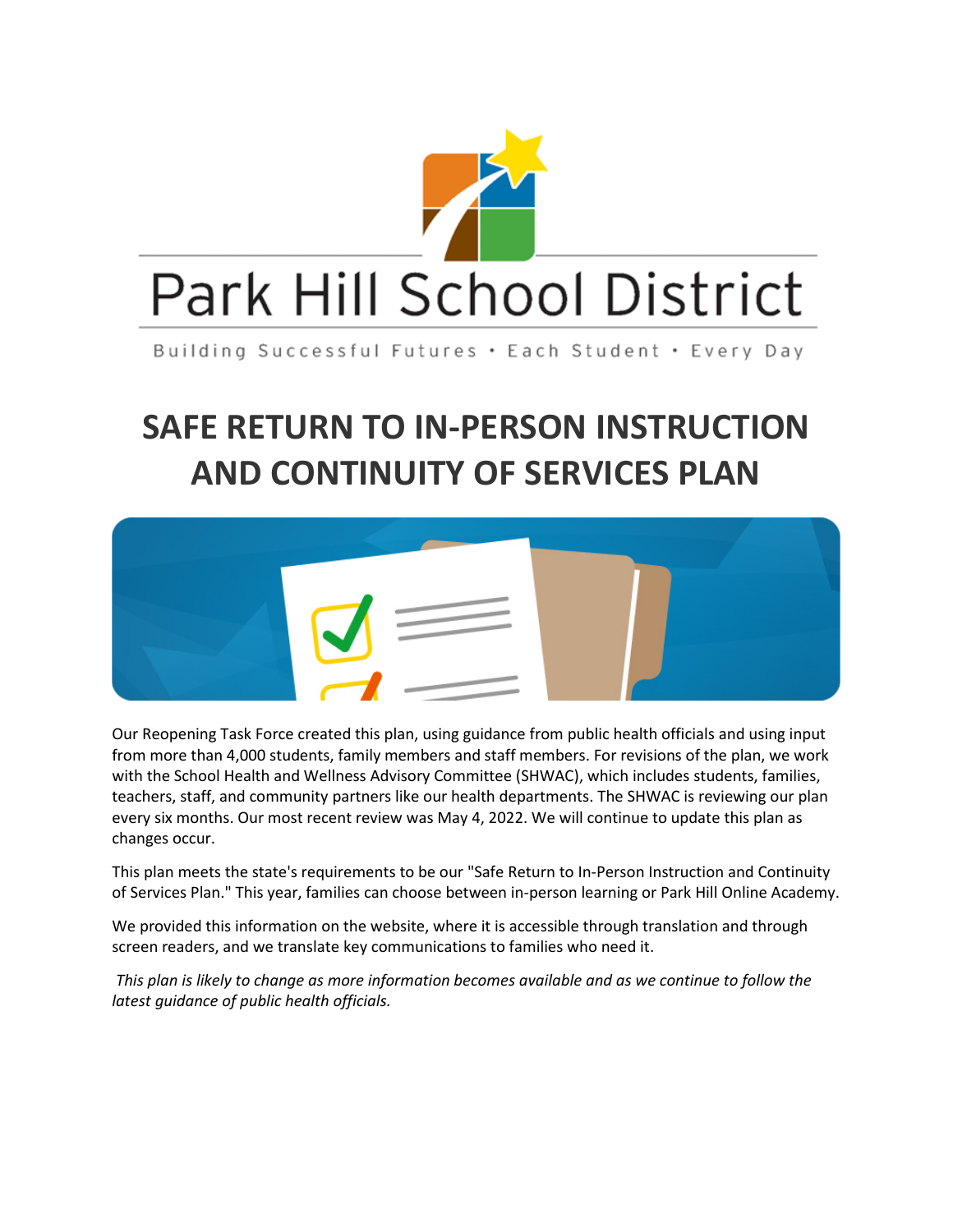# **MAINTAINING HEALTH AND SAFETY**



We are taking every precaution we can to try to keep our students and our staff safe during this COVID-19 pandemic.

### **UNIVERSAL AND CORRECT WEARING OF MASKS**



**Masks:**

Masks are recommended but not required in our schools, facilities and buses.

### **MODIFYING FACILITIES TO ALLOW FOR PHYSICAL DISTANCING**



**Physical Distancing:** We cannot keep everyone three to six feet apart.



**Buses:** Masks are recommended but not required on our buses.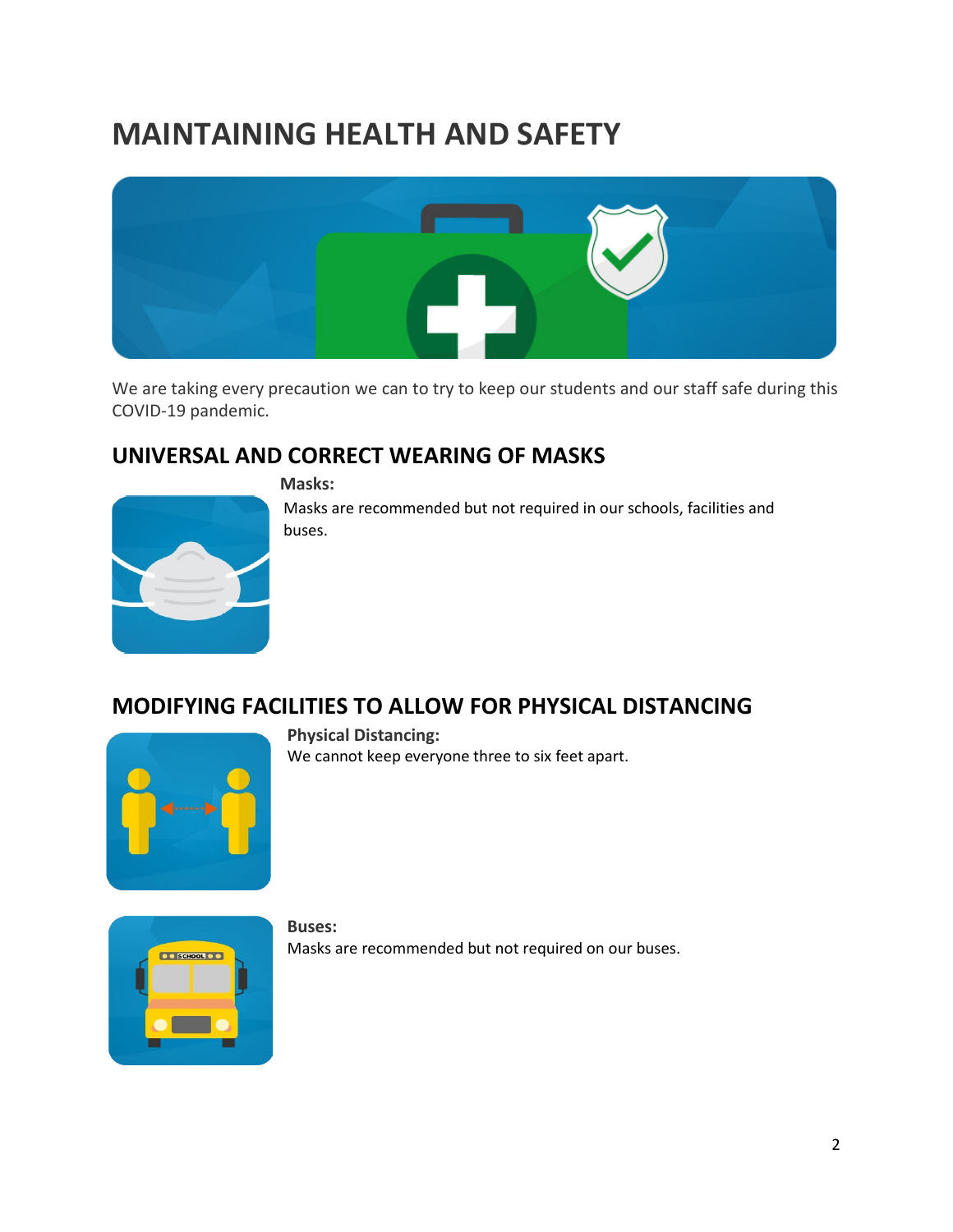### **HANDWASHING AND RESPIRATORY ETIQUETTE**



#### **Handwashing and Respiratory Etiquette:**

Throughout the day, we will encourage hand washing, and we will also supply hand sanitizer in every classroom. Students and staff members must wash hands or use hand sanitizer before and after meals and recess. We will also teach proper etiquette for preventing respiratory illness, including covering your cough and not touching your face.

## **CLEANING AND MAINTAINING HEALTHY FACILITIES, INCLUDING IMPROVING VENTILATION**



#### **Cleaning and Ventilation**

We are cleaning high-touch surfaces and shared objects at least once a day. We will provide wipes and spray bottles with disinfectant in every classroom.

Where feasible, the district has invested in higher-quality air filters to improve air ventilation. Additionally, we improved the flow of fresh air in our buildings by leaving all air units on, which circulates fresh air 24-hrs a day.



#### **Outside Food:**

Our Nutrition Services department can no longer provide birthday treats. See our [Menus and Nutrition page](https://www.parkhill.k12.mo.us/fs/pages/670) for more information about approved treats for birthdays and classroom parties.



#### **Food Service:**

The Nutrition Services staff is keeping up with the latest federal, state, and local guidelines for preparing and serving meals.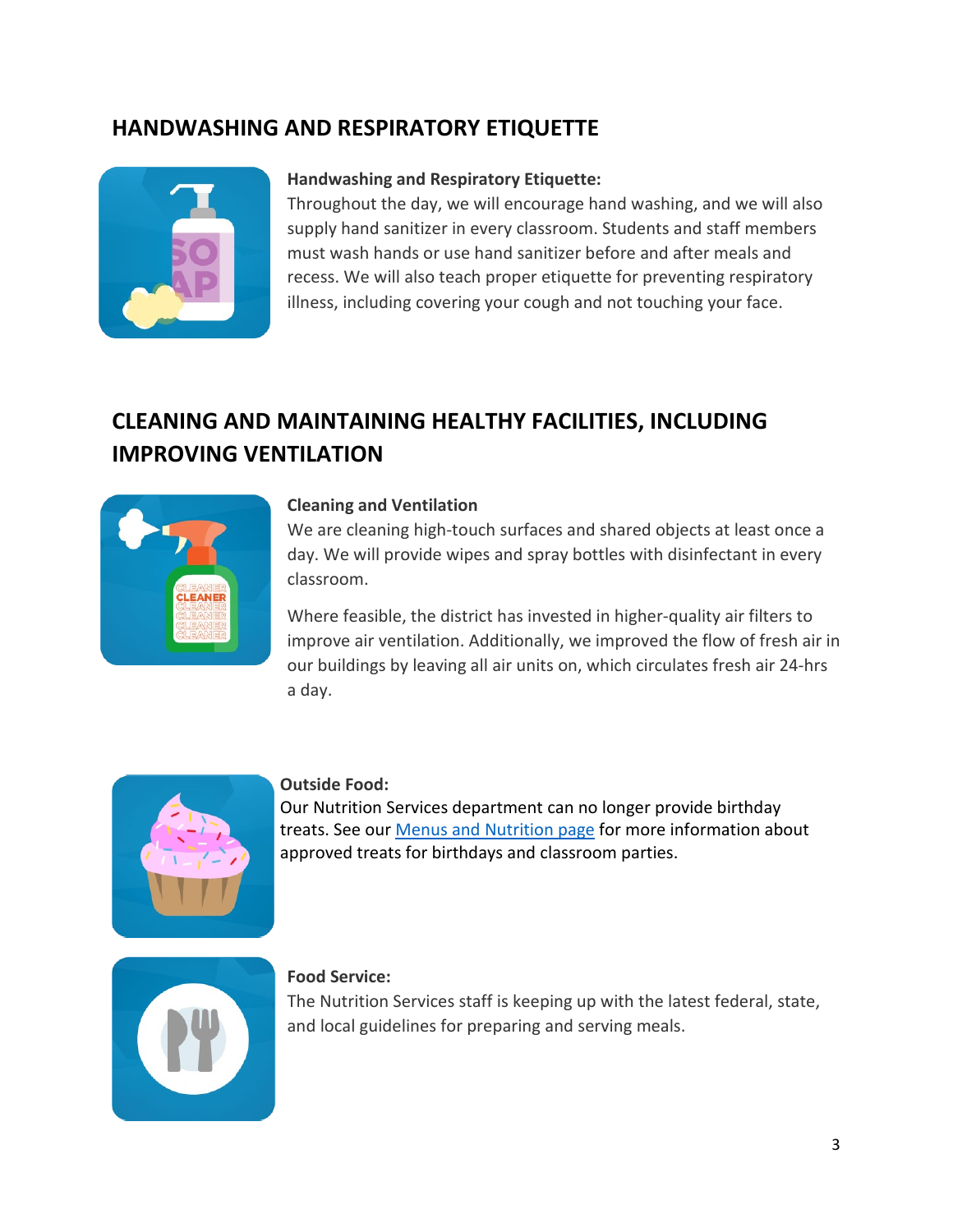#### **Water:**

We are asking students and staff members to please come to school and work with a water bottle, if possible. Our water fountains will be on.



#### **Large Gatherings:**

We are holding gatherings and events without restrictions.

| <b>VISITOR</b> |  |
|----------------|--|
|                |  |

#### **Visitors:**

We are allowing visitors and [volunteers](https://parkhill1.sharepoint.com/fs/pages/455) in our schools. Speak to your child's school for more information.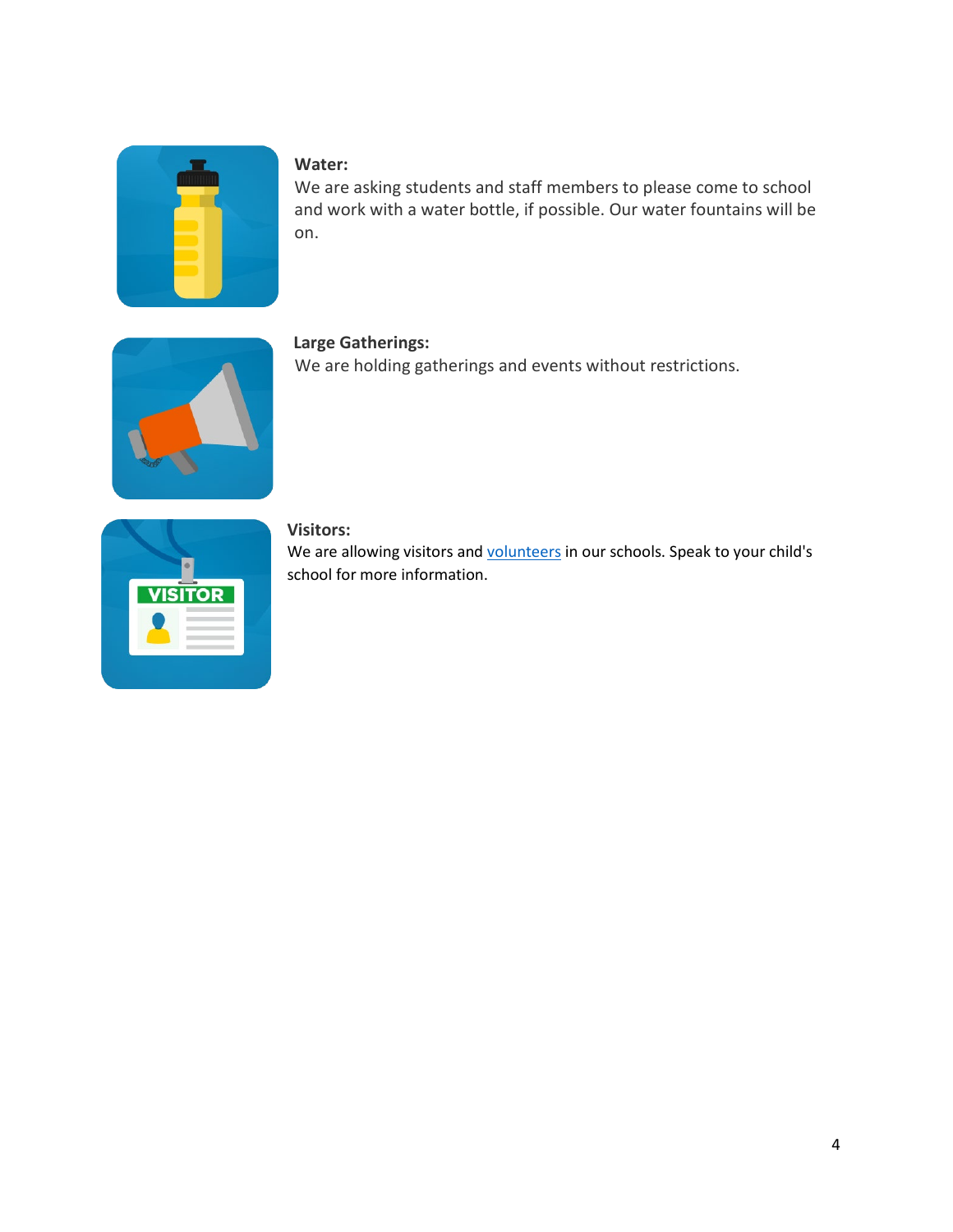# **CONTACT TRACING IN COMBINATION WITH ISOLATION AND QUARANTINE**



#### **Contact Tracing:**

We plan to work directly with local health department officials to report positive COVID-19 student cases, and local health departments will be responsible for contact tracing.

#### **Notifications about cases:** We will no longer send notifications about every COVID case.

## **Assessing Symptoms:**

The school nurse will use their nursing judgement to evaluate the student's symptoms. Even if a student's fever does not reach the American Academy of Pediatrics' recommendation of 100.4 F, the nurse might send the student home after considering all symptoms.



#### **Safety Precautions:**

Our school nurse will use CDC-recommended personal protective equipment (PPE) when working with a student or staff member with COVID-19 symptoms, and the nurse will try to keep the person with symptoms separated from everyone else until they can carefully leave the school.



#### **Guidelines:**

For students who are sick, the nurse will send home guidelines to the student's family, including information about the rules for returning to school.



#### **Medical Care:**

The nurse will recommend the person with symptoms follow up with a licensed medical provider or the health department.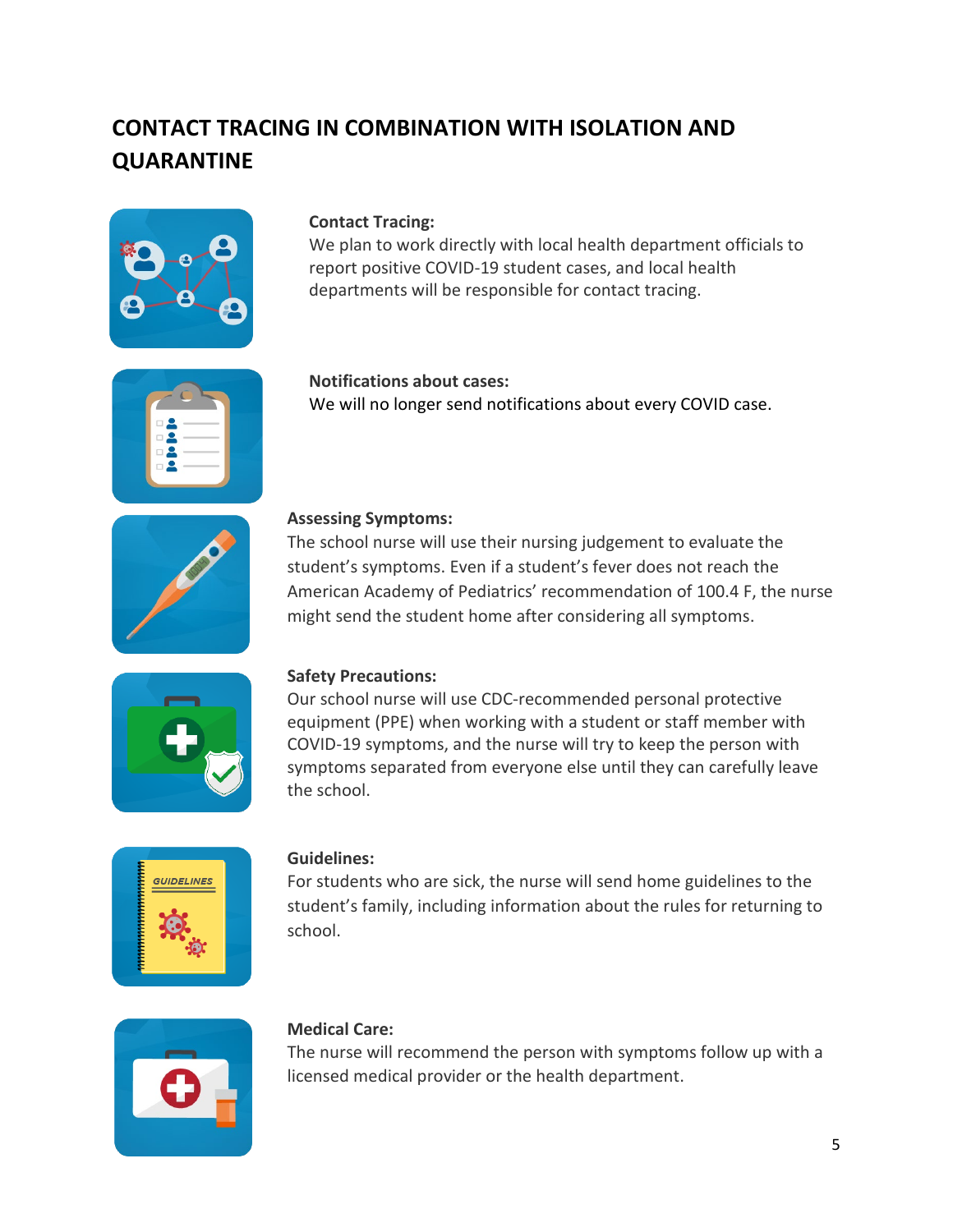

#### **If a Student or Staff Member Gets a COVID-19 Diagnosis:**

If a student or staff member has a positive COVID-19 test or gets a diagnosis of presumptive COVID-19 from their health care provider, we will follow these guidelines to decide about the return to school:

- Must be fever-free a minimum of 24 hours without the use of fever-reducing medication such as Tylenol or ibuprofen AND
- Must have an improvement in COVID-19-like symptoms AND
- Must stay home at least five days after symptoms first appear
- If symptoms resolve and fever has been gone for more than 24 hours without fever-reducing medication, the person may return on the sixth day. We will ask them to wear a mask for the next five days, but we will not enforce mask-wearing.
- Might be asked to provide documentation from a licensed health care provider stating clearance to return to school
- If you tested positive, you are not required to re-test or have a negative test result before returning to school. The CDC shared information that indicates a person who has had and recovered from COVID-19 might still have low levels of the virus for up to 3 months that will continue to result in a positive test, even though they are not spreading COVID-19. We are using the above guidelines to determine the return to school or work.



#### **If the School Nurse Sends a Student Home:**

If a school nurse sends a student home with COVID-19-like symptoms, they will use these guidelines to decide about the student's return to school:

- Must be fever-free a minimum of 24 hours without the use of fever-reducing medication such as Tylenol or ibuprofen
- Must have an improvement in COVID-19-like symptoms
- Might be asked to stay home at least five days after symptoms first appeared
- Might be asked to bring medical clearance to return to school signed by their licensed health care provider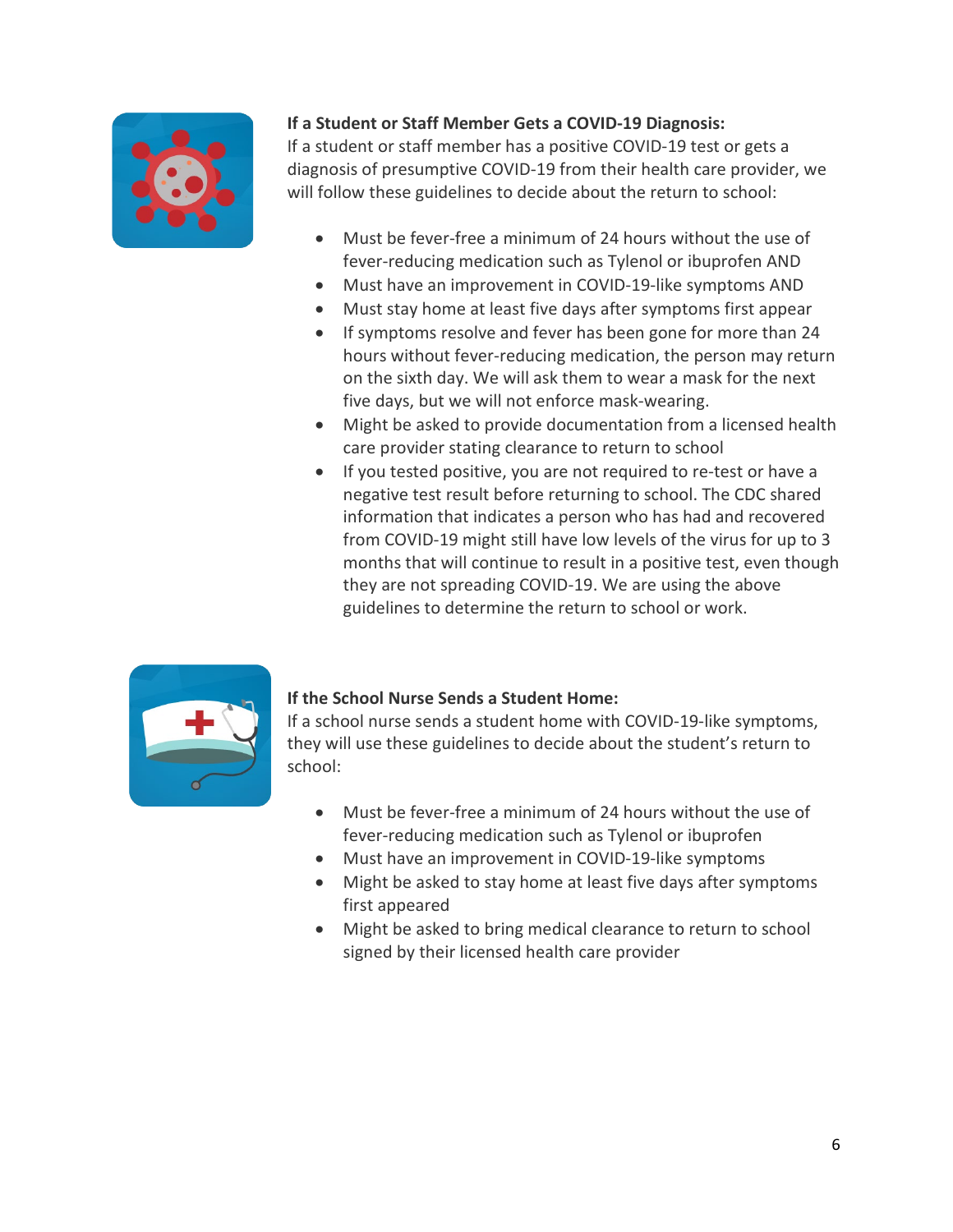## **DIAGNOSTIC AND SCREENING TESTING**



**Testing:** We no longer have a district testing site.

# **EFFORTS TO PROVIDE VACCINATIONS TO EDUCATORS, OTHER STAFF, AND STUDENTS, IF ELIGIBLE**



#### **Vaccines for Adults:**

There are many opportunities for people to get the vaccine for themselves, if they choose to do so:

- [Sign up for a vaccine with the Platte County Health Department.](https://www.plattecountyhealthdept.com/emergency.aspx)
- [Sign up for a vaccine with St. Luke's.](https://www.saintlukeskc.org/covid-19/vaccine)
- [Sign up for a vaccine with the Missouri COVID-19 Vaccine](https://covidvaccine.mo.gov/find/#navigator)  [Navigator.](https://covidvaccine.mo.gov/find/#navigator)
- Look into opportunities with your pharmacy.

#### **Vaccines for Children:**

The COVID vaccine is now approved for children. There are many opportunities for people to get the vaccine for themselves or their children, if they choose to do so:

- [Sign up for a vaccine with the Platte County Health Department.](https://www.plattecountyhealthdept.com/emergency.aspx)
- [Sign up for a vaccine with St. Luke's.](https://www.saintlukeskc.org/covid-19/vaccine)
- [Sign up for a vaccine with the Missouri COVID-19 Vaccine](https://covidvaccine.mo.gov/find/#navigator)  [Navigator.](https://covidvaccine.mo.gov/find/#navigator)
- Look into opportunities with your pharmacy.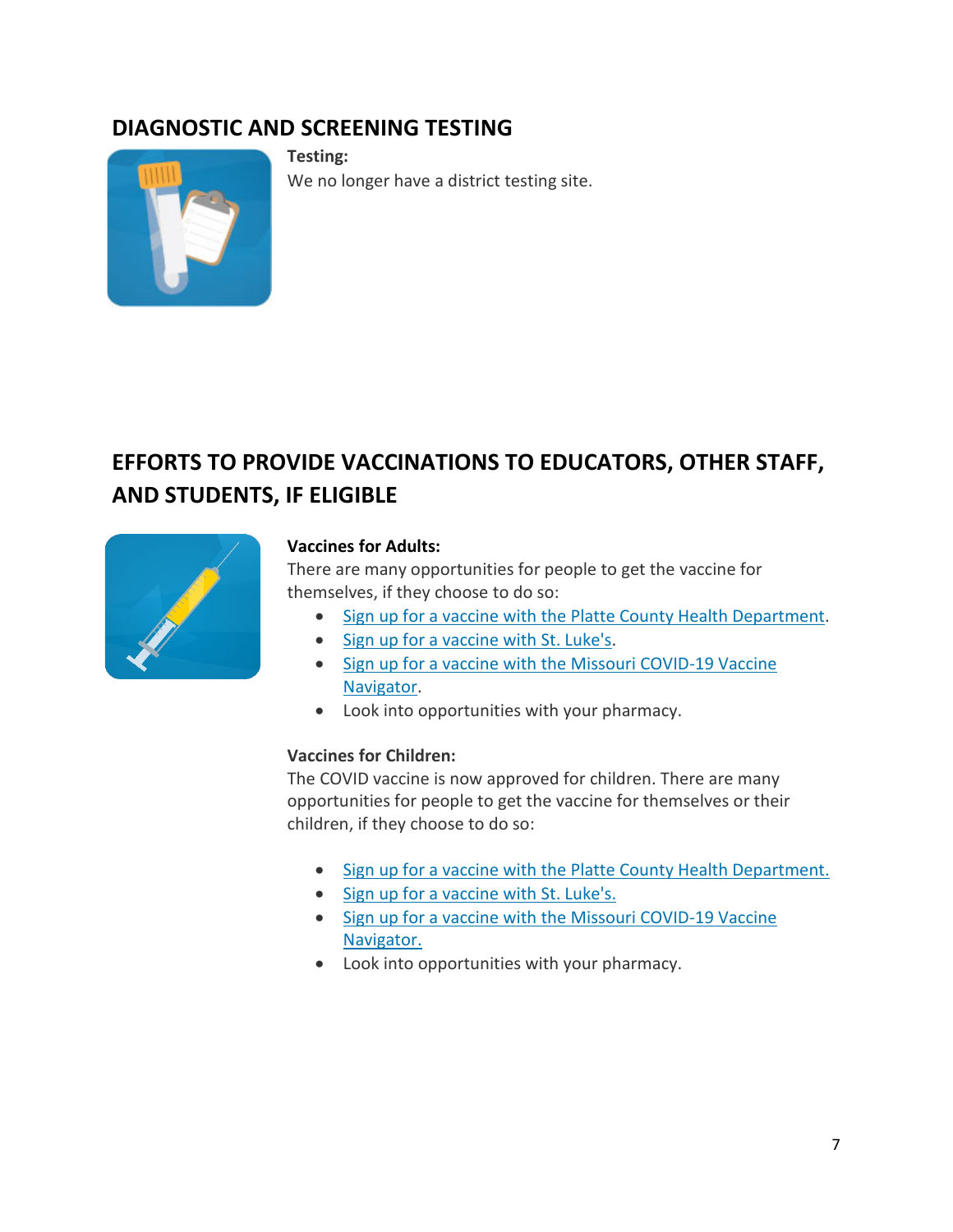# **APPROPRIATE ACCOMMODATIONS FOR CHILDREN WITH DISABILITIES WITH RESPECT TO HEALTH AND SAFETY POLICIES AND PRACTICES**



#### **Special Education, 504s and IHPs:**

We are including health and safety precautions as we work with each student's IEP. We also make changes to 504 plans when necessary to meet students' needs. We will also work with families when we need to have meetings for students' individual education programs (IEPs), 504 plans and individual health plans (IHPs).

## **COORDINATION WITH STATE AND LOCAL HEALTH OFFICIALS:**



#### **Coordination with State and Local Health Officials:**

Our mitigation strategies could change at any time. We will also continue to collaborate with our local health departments, following all their requirements.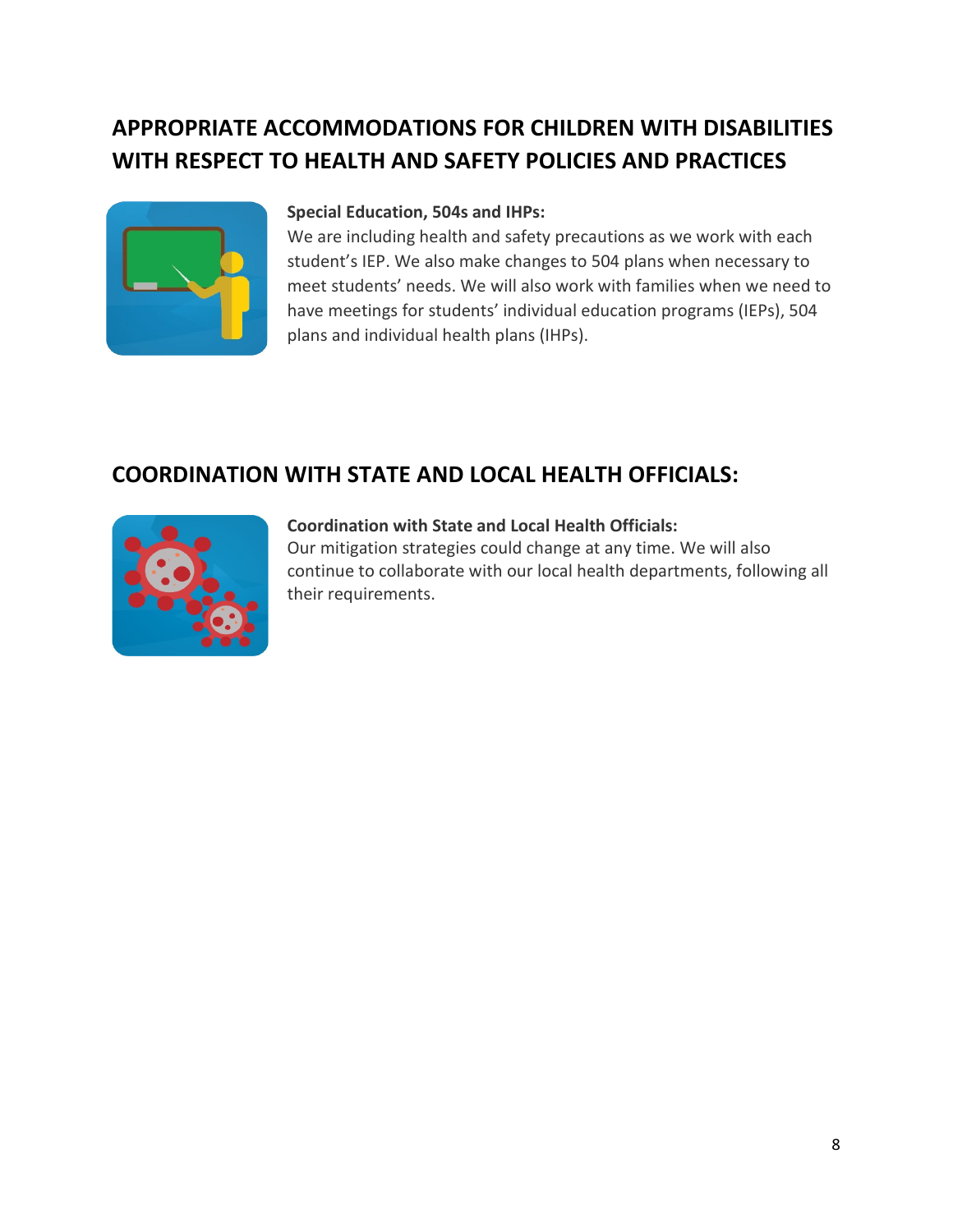# **CONTINUITY OF SERVICES PLAN**



This year, families can choose between in-person learning or [Park Hill Online Academy.](https://www.parkhill.k12.mo.us/teaching_and_learning/online_learning) This will change beginning with the 2022-2023 school year.



#### **Meeting Academic Needs of Students:**

Starting in the 2022-2023 school year, Park Hill will partner with the Missouri Course Access Program (MOCAP) to provide online services for students. We recognize that the online experience may need to look different for each of our diverse online learners. For this reason, we will work to match families with the vendor that best meets the needs of their students.

The Park Hill School District provides every student with a technology device, which allows them access to coursework through the chosen MOCAP vendor. To ensure connectivity, the district provides hot spots for any student who does not have internet access at home.

Special education teachers and staff provide instruction according to the students' IEP as well as accommodations and modifications for students as they are written in the IEP. They continue to communicate with students and their families to ensure needs are being met and collect data and progress monitor student goals.

ELD teachers and staff continue to collaborate with co-teachers to support learning experiences for ELD students, provide supplementary learning opportunities for ELD students, and monitor progress of students and regularly communicate with students and their families.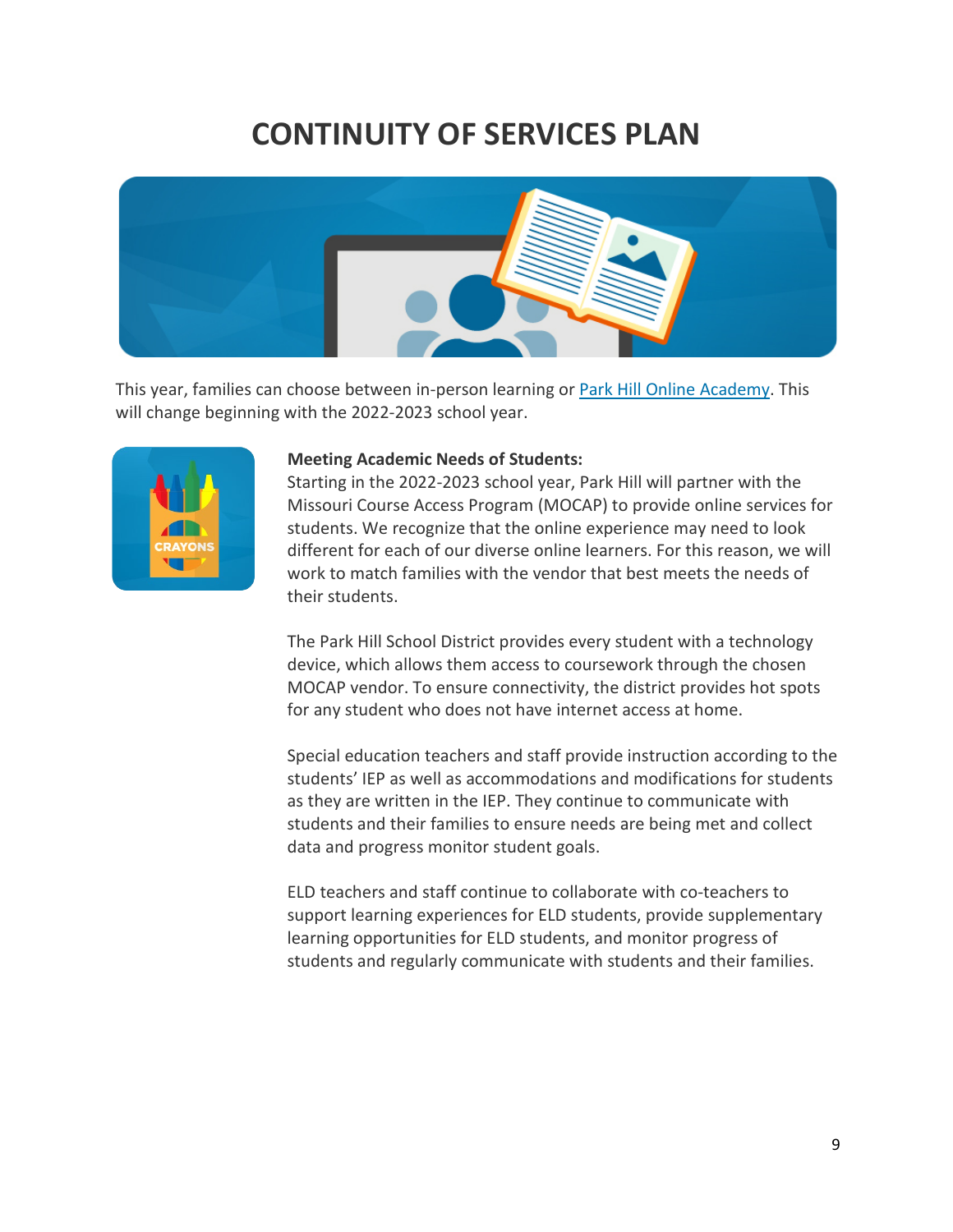

#### **Professional Development for Staff:**

Professional development for staff supports each goal within the district's Comprehensive School Improvement Plan (CSIP):

1. Each student will graduate college, career, and life ready.

2. Ensure success for all students regardless of background Professional development for elementary teachers focuses on reading and language arts instruction, culturally responsive education, and Positive Behavior Incentives and Supports (PBIS). At the secondary level, professional development is focused on culturally responsive education, PBIS, and content-level instructional strategies. In addition to these whole-school professional development efforts, principals work with teachers to examine NWEA-MAP data and other formative and summative assessments on a regular basis.

#### **Students and Staff Social, Emotional and Mental Health:**

Our students take the Panorama Student SEL survey twice a year. Our staff uses this information to inform MTSS supports, as well as any additional interventions students may need. Additionally, all middle schools are deploying Character Strong Curriculum to support social, emotional, and mental health of students and staff. At the elementary level, we are in phase 1 of implementing Conscious Discipline programming to support social, emotional, and mental health of both students and staff.

School counselors provide support through class lessons, small MTSS groups, and individual meetings. School social workers support families by identifying and connecting them to resources to meet their needs, including, but not limited to food, housing, financial assistance applications, physical health, and mental health.

Staff have access to the Employee Assistance Program, which applies to all employees regardless of insurance participation. Services are provided by highly trained and qualified professionals in counseling, family matters, finances, well-being, and relationships. This benefit is of no cost to the staff member or immediate family members. Additionally, supervisors are focused on being visible with their staff, as well as investing time in their staff to ensure they feel cared about and listened to.



#### **Student Health and Food Services**

We continue to provide nutritious foods for our students in a safe and welcoming environment. Our health services staff continue to provide compassionate care for students and staff, as they are dedicated to each students' health and well-being.